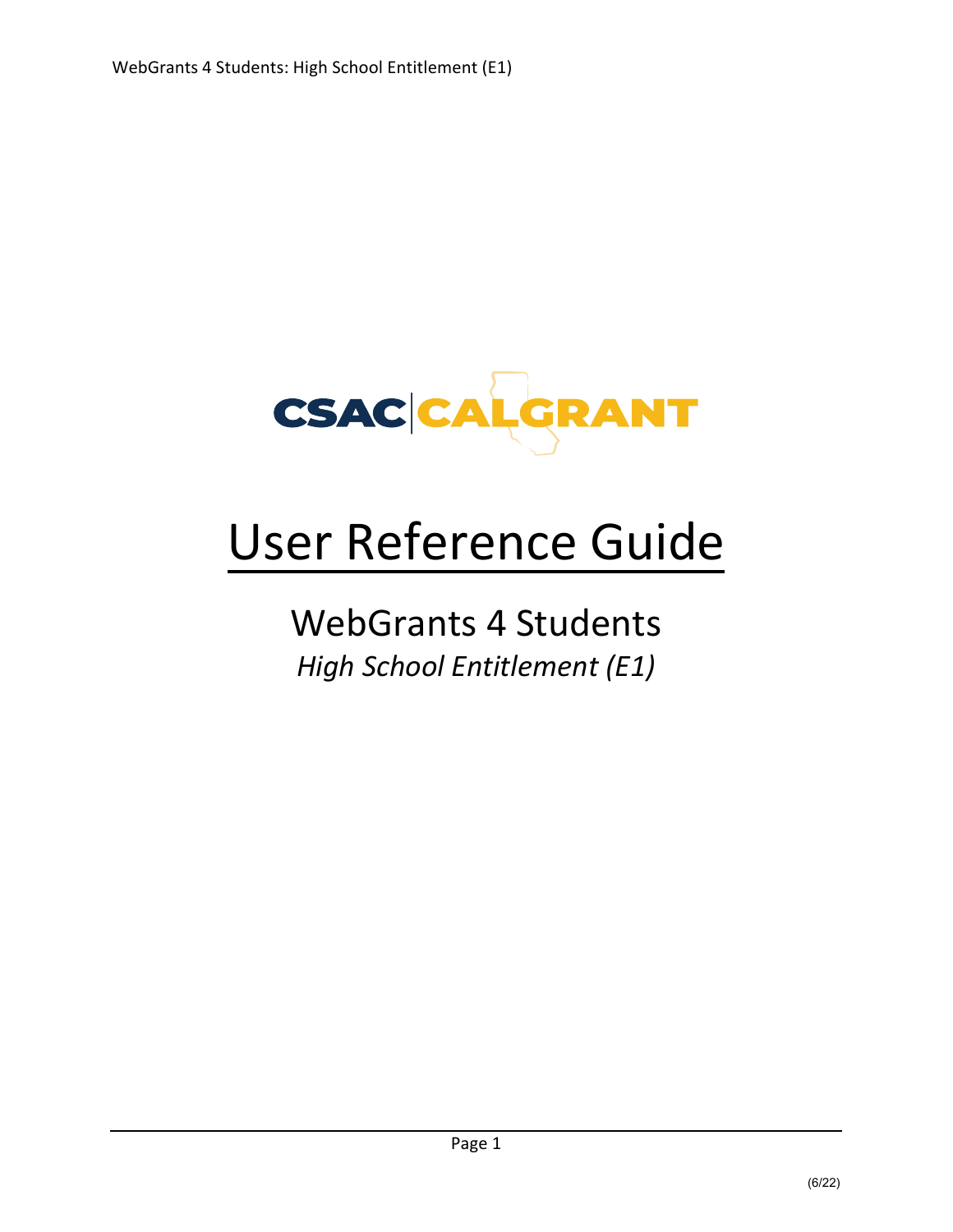# **Table of Contents**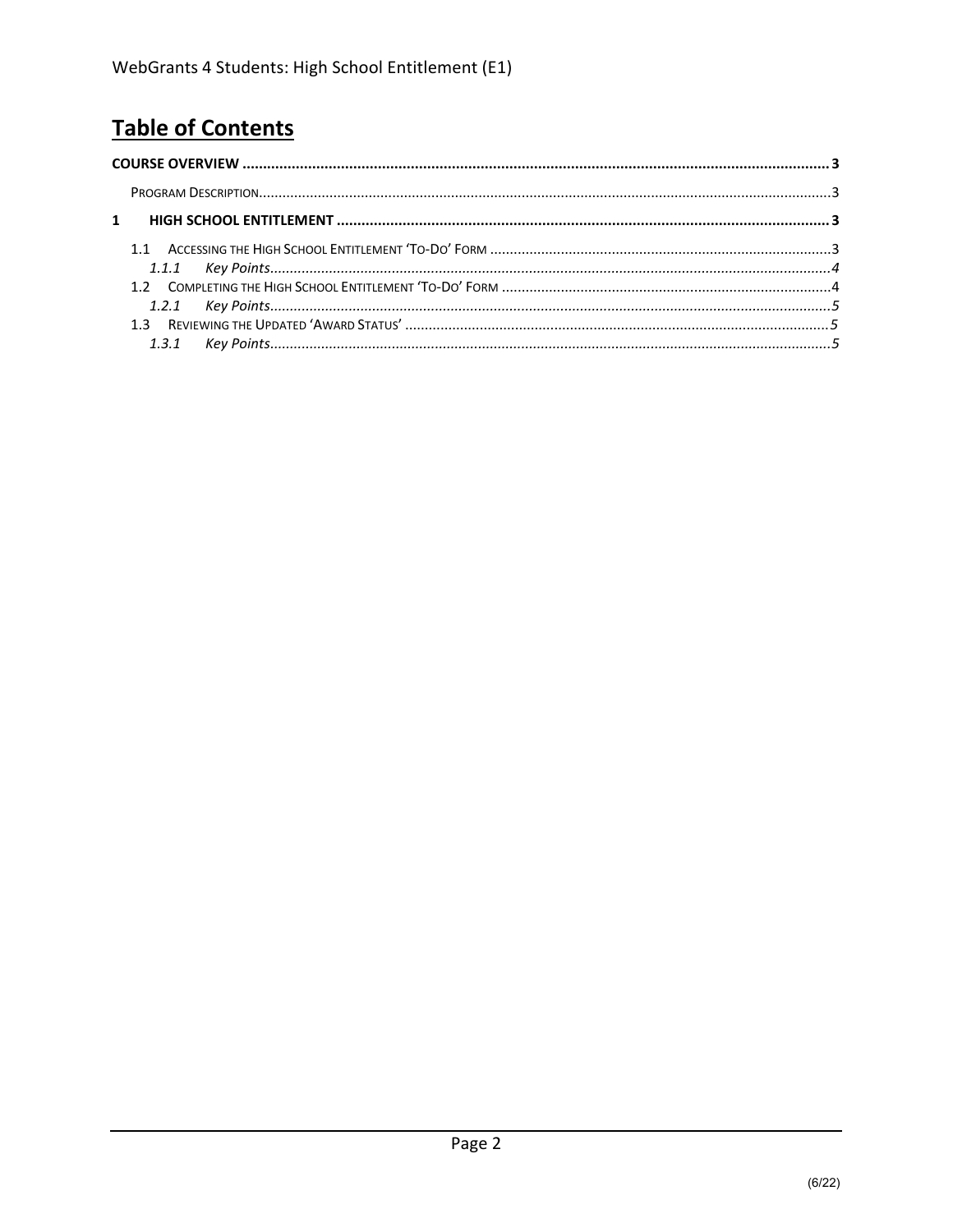# <span id="page-2-0"></span>**COURSE OVERVIEW**

#### <span id="page-2-1"></span>**Program Description**

Who is considered for a High School Entitlement Award

- Current High school seniors and last year's high school graduates.
- Students who meet the general Cal Grant eligibility requirements: https:// www.csac.ca.gov/cal-grants.
- Foster Youth who meet the Cal Grant B expansion eligibility requirements: https:// www.csac.ca.gov/post/cal-grant-b-eligibility-expansion-foster-youth.

Deadline to Apply

• Deadline is March 2nd of each award year. \*Students attending a California Community College have until September 2nd.

How to Apply

- Submit a high school GPA or the equivalent to the California Student Aid Commission by March 2nd or September 2nd if attending a California Community College.
- Complete a Free Application for Federal Student Aid (FAFSA) or CA Dream Act Application (CADAA).
- A week after submitting your FAFSA or CADAA go to http://mygrantinfo.csac.ca.gov to create your WebGrants 4 Students account.

#### **1 HIGH SCHOOL ENTITLEMENT**

Lesson Objectives:

• In this lesson the student will learn how to access and complete the High School Entitlement Form in WebGrants 4 Students.

### **1.1 Accessing the E1 'To-Do' form**



(Figure 1 – WebGrants 4 Students)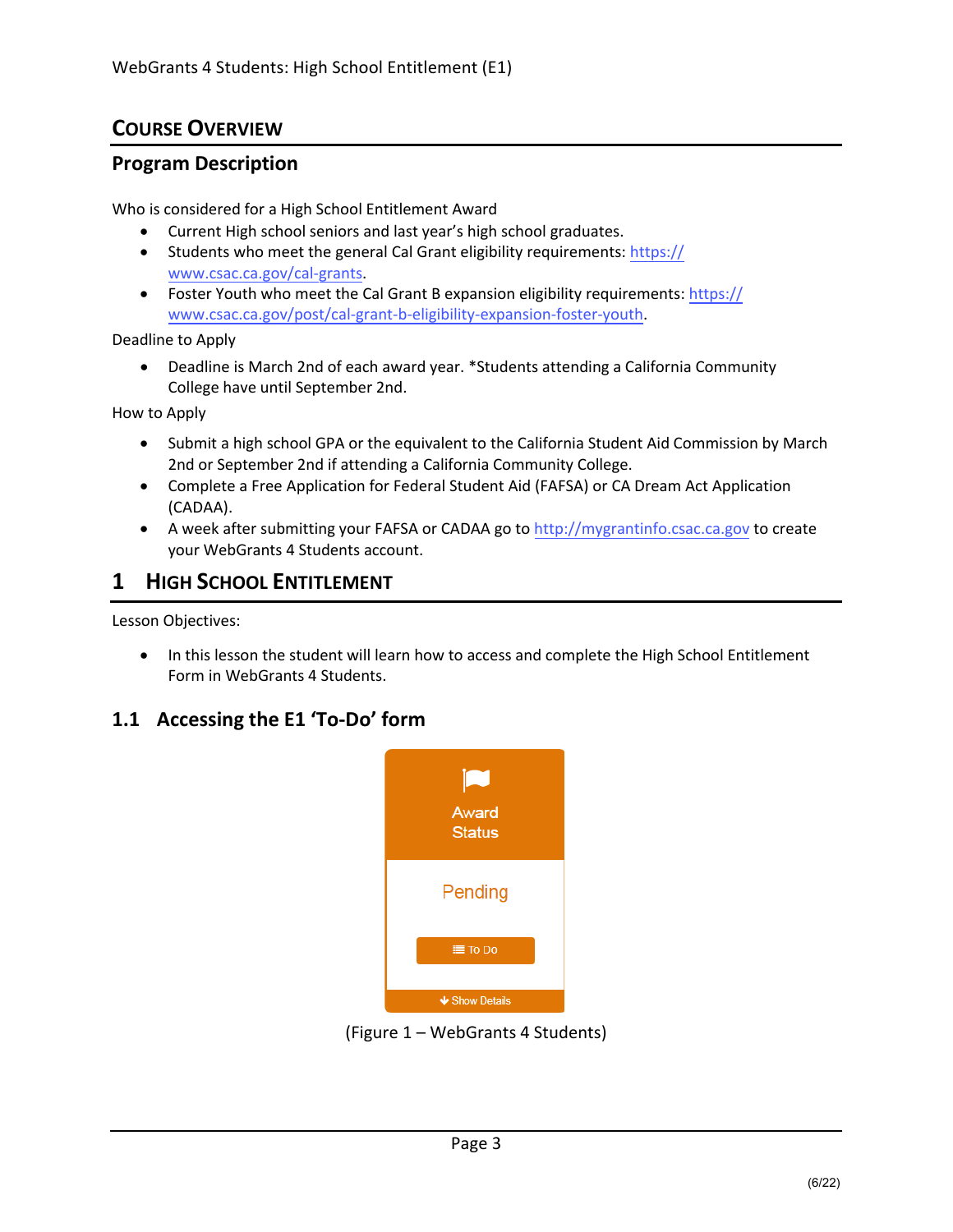| <b>Step</b> | Description                                                         | Action            |
|-------------|---------------------------------------------------------------------|-------------------|
|             | 1. When a student logs into their WebGrants 4 Students account they | Click the 'To Do' |
|             | will have a 'Cal Grant' menu with four cards. The card to the very  | button            |
|             | left hand side is the 'Application Status' or 'Award Status' card   |                   |
|             | (Figure 1). If the card is an 'Application Status' card the student |                   |
|             | needs to submit their FAFSA or CADAA and wait a week for it to      |                   |
|             | process. However, if the card is an 'Award Status' pending card,    |                   |
|             | then the E1 student needs to click the 'To Do' button in the middle |                   |
|             | of the card.                                                        |                   |

#### <span id="page-3-0"></span>**1.1.1 Key Points**

• After logging into WebGrants 4 Students, you need to click the 'To Do' button on the 'Award Status' card under the Cal Grant panel.

## **1.2 Completing the High School Entitlement 'To-Do' Form**

| <b>IE</b> High School Entitlement              |                                                   | $\mathbf x$             |  |
|------------------------------------------------|---------------------------------------------------|-------------------------|--|
| <b>CRITERIA</b>                                | <b>STATUS</b>                                     | $\Delta$                |  |
| <b>FILE CADAA</b>                              | Completed                                         |                         |  |
| Submit GPA                                     | Submitted                                         |                         |  |
| Confirm School of Attendance at CSU LONG BEACH | No/School Change<br>Yes                           |                         |  |
| <b>High School Graduation Date</b>             | 06/2019                                           |                         |  |
|                                                | Graduation date will be available after Jun 2019. |                         |  |
|                                                |                                                   |                         |  |
|                                                |                                                   |                         |  |
|                                                |                                                   |                         |  |
|                                                |                                                   |                         |  |
|                                                |                                                   | $\overline{\mathbf{v}}$ |  |
|                                                |                                                   | <b>Close</b>            |  |

#### (Figure 2 – WebGrants 4 Students)

| <b>Step</b> | Description                                                        | Action            |
|-------------|--------------------------------------------------------------------|-------------------|
|             | 1. After the student clicks the 'To Do' button the 'High School    | Confirm School    |
|             | Entitlement' form (Figure 2) will open. In order for a student to  | of Attendance,    |
|             | complete this they need to have submitted a FAFSA or CADAA, and    | or select a       |
|             | must have a submitted GPA. The form contains required actions.     | different school. |
|             | 1) Beginning in February, the student must confirm their school of |                   |
|             | attendance, or select a different school if they do not            |                   |